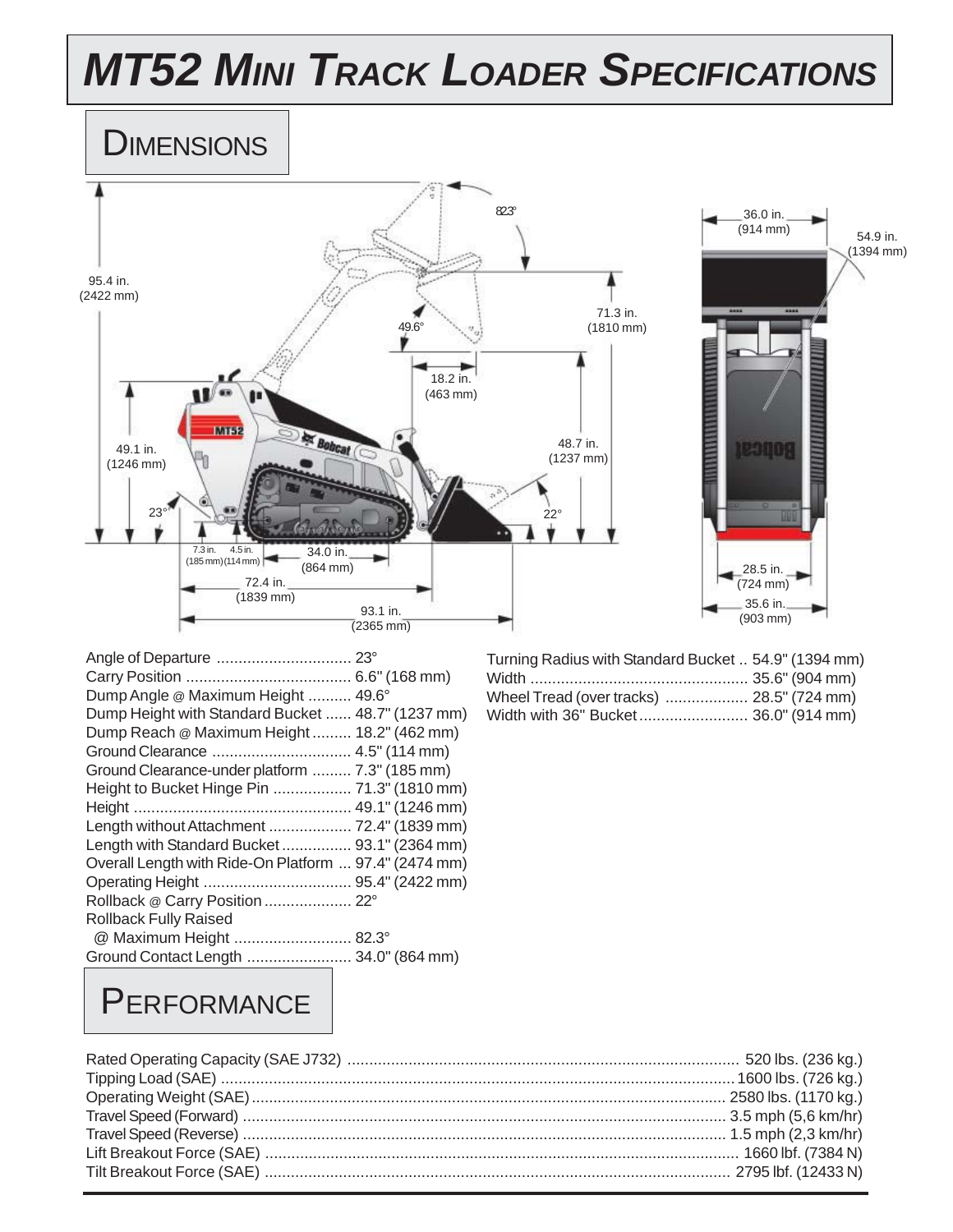#### ENGINE/ELECTRICAL

| Horsepower (SAE Gross)  20 HP (14,9 kW)<br>Maximum Governed RPM  3600 RPM |                                                     |
|---------------------------------------------------------------------------|-----------------------------------------------------|
| Torque @ 2600 RPM (SAE Net)  32.4 ft.-lbs. (43,9 Nm)                      |                                                     |
|                                                                           |                                                     |
|                                                                           |                                                     |
|                                                                           |                                                     |
|                                                                           |                                                     |
|                                                                           |                                                     |
|                                                                           |                                                     |
|                                                                           |                                                     |
|                                                                           |                                                     |
|                                                                           | Engine Coolant Propylene glycol/water mix (53%-47%) |
|                                                                           | with freeze protection to -34°F (-37°C)             |
|                                                                           |                                                     |
|                                                                           |                                                     |
|                                                                           |                                                     |
|                                                                           | 75 minute reserve capacity                          |
|                                                                           |                                                     |

# HYDRAULIC SYSTEM

| System Relief @ Quick Couplers  2900 PSI (200 Bar) |                                                   |
|----------------------------------------------------|---------------------------------------------------|
|                                                    |                                                   |
|                                                    |                                                   |
|                                                    |                                                   |
|                                                    |                                                   |
|                                                    | Motor oil is not an acceptable alternative fluid. |
| <b>Bore Diameter</b>                               |                                                   |
|                                                    |                                                   |
|                                                    |                                                   |
| <b>Rod Diameter</b>                                |                                                   |
|                                                    |                                                   |
|                                                    |                                                   |
| <b>Stroke</b>                                      |                                                   |
|                                                    |                                                   |
|                                                    |                                                   |
| <b>Hydraulic Function Times</b>                    |                                                   |
|                                                    |                                                   |
|                                                    |                                                   |
|                                                    |                                                   |
|                                                    |                                                   |
|                                                    |                                                   |
|                                                    |                                                   |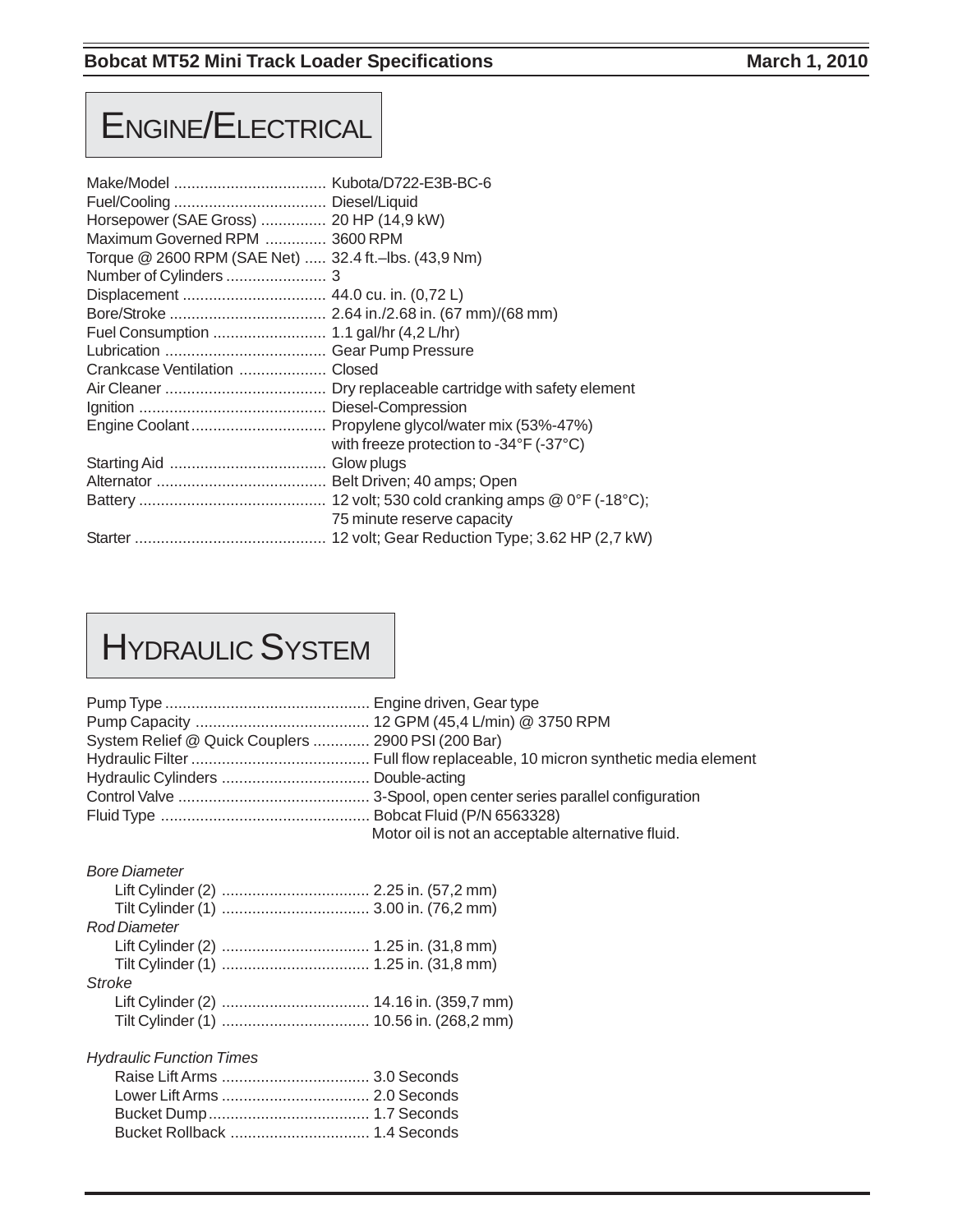#### **Bobcat MT52 Mini Track Loader Specifications March 1, 2010** March 1, 2010

#### **DRIVE SYSTEM**

Main Drive .............. Fully hydrostatic rubber track drive Transmission.......... Direct drive of hydrostatic motor to main undercarriage drive sprocket Tracks .................... 7.0" (180 mm) wide, compression spring with triple flange rollers Ground Pressure .... 5.2 PSI (35,9 kPa)



#### **CAPACITIES**

| Hydraulic Reservoir  2.5 gals. (9,5 L) |  |
|----------------------------------------|--|
| Hydraulic System  5.3 gals. (20 L)     |  |

#### **CONTROLS**

| Loader Hydraulics |                                                                                                 |
|-------------------|-------------------------------------------------------------------------------------------------|
|                   |                                                                                                 |
|                   | Front Auxiliary (Std.)  Controlled by fore and aft movement of hand lever                       |
|                   | Auxiliary Pressure Release  Fore and aft movement of hand lever after engine has been shut off. |
|                   |                                                                                                 |
|                   |                                                                                                 |
|                   |                                                                                                 |
|                   |                                                                                                 |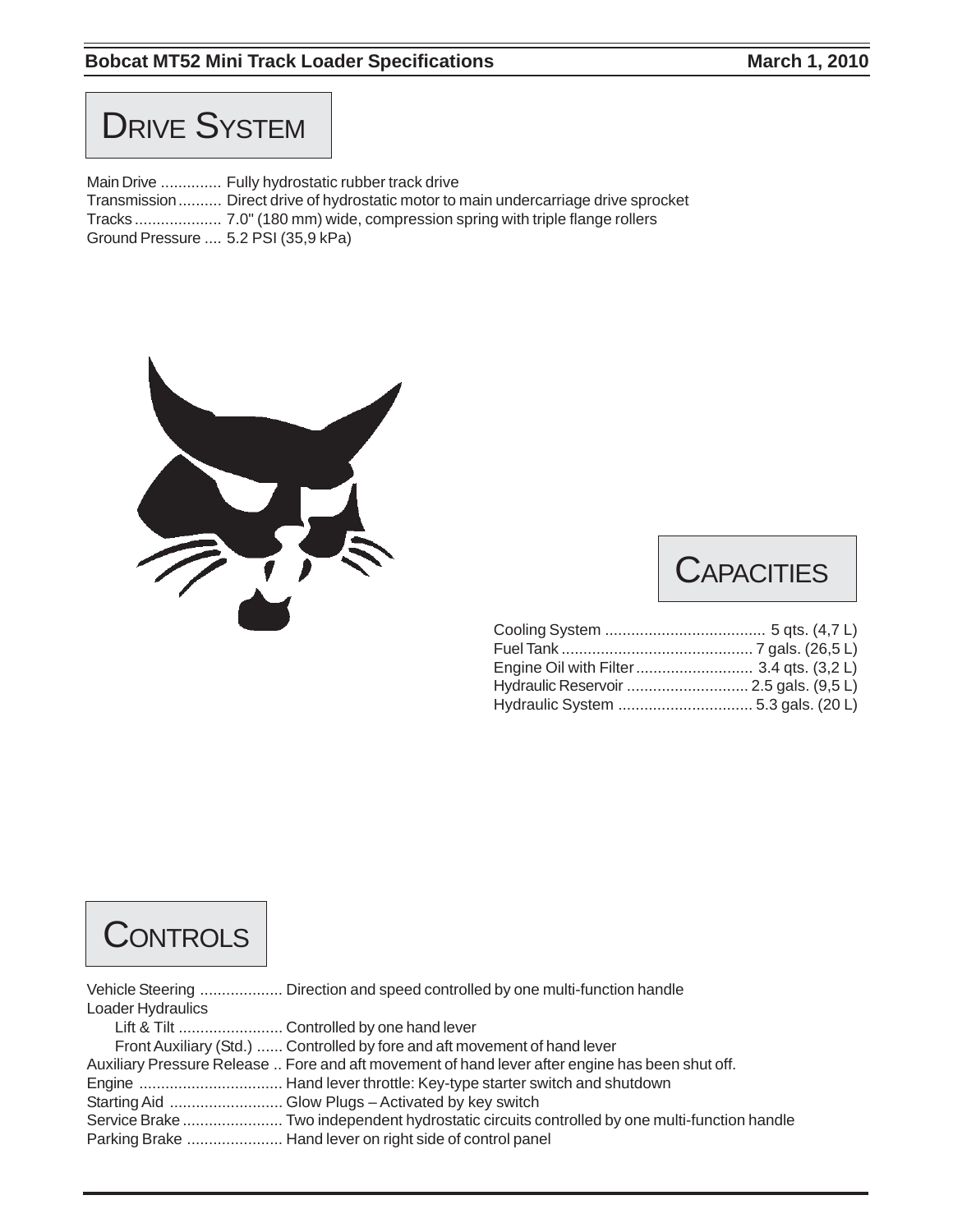#### **INSTRUMENTATION**

The mini track loader conditions are monitored by a combination of gauges and warning lights in the operator's line of sight that monitor the following functions. The system shall alert the operator of monitored loader malfunctions by way of an audible alarm and visual warning lights.

*Gauges Warning Lights* Engine Coolant Temperature Engine Oil Pressure Fuel Fuel **Hydraulic Oil Temperature** Hourmeter System Voltage

### OPTIONS/ACCESSORIES

Attachment Control Kit Catalytic Exhaust Purifier Engine Block Heater Light Kit Ride On Platform Shutdown Kit

#### **ATTACHMENTS**

**See** *Bobcat Product Price List* **for specific attachment model availability** Adapter Plate Angle Broom Auger Backhoe Boring Unit **Buckets** Combination Bucket **Digger** Grapple, Farm/Utility Grapple, Industrial Hydraulic Breaker

# STANDARD FEATURES

Auxiliary Hydraulics Bob-Tach Built-in Tie Down and Crane/Lift locations Continuous Flow Shutoff Lever Hydrostatic Drive Train Instrumentation: Hourmeter, Engine Coolant Temperature and Fuel Gauge, Voltmeter and Warning Lights Lift & Tilt Lockout Lift Arm Lockout with Manual Bypass Lift Arm Support Liquid-Cooled Diesel Engine Nuetral Start Interlocks Parking Brake Reverse Travel Stop Panel Spark Arrestor Muffler Tilt Steering Tracks: 7" wide (180 mm)

Landplane Pallet Fork Snowblower Soil Conditioner Stump Grinder **Tiller** Tree Fork **Trencher** Utility Blade Utility Forks Vibratory Plow